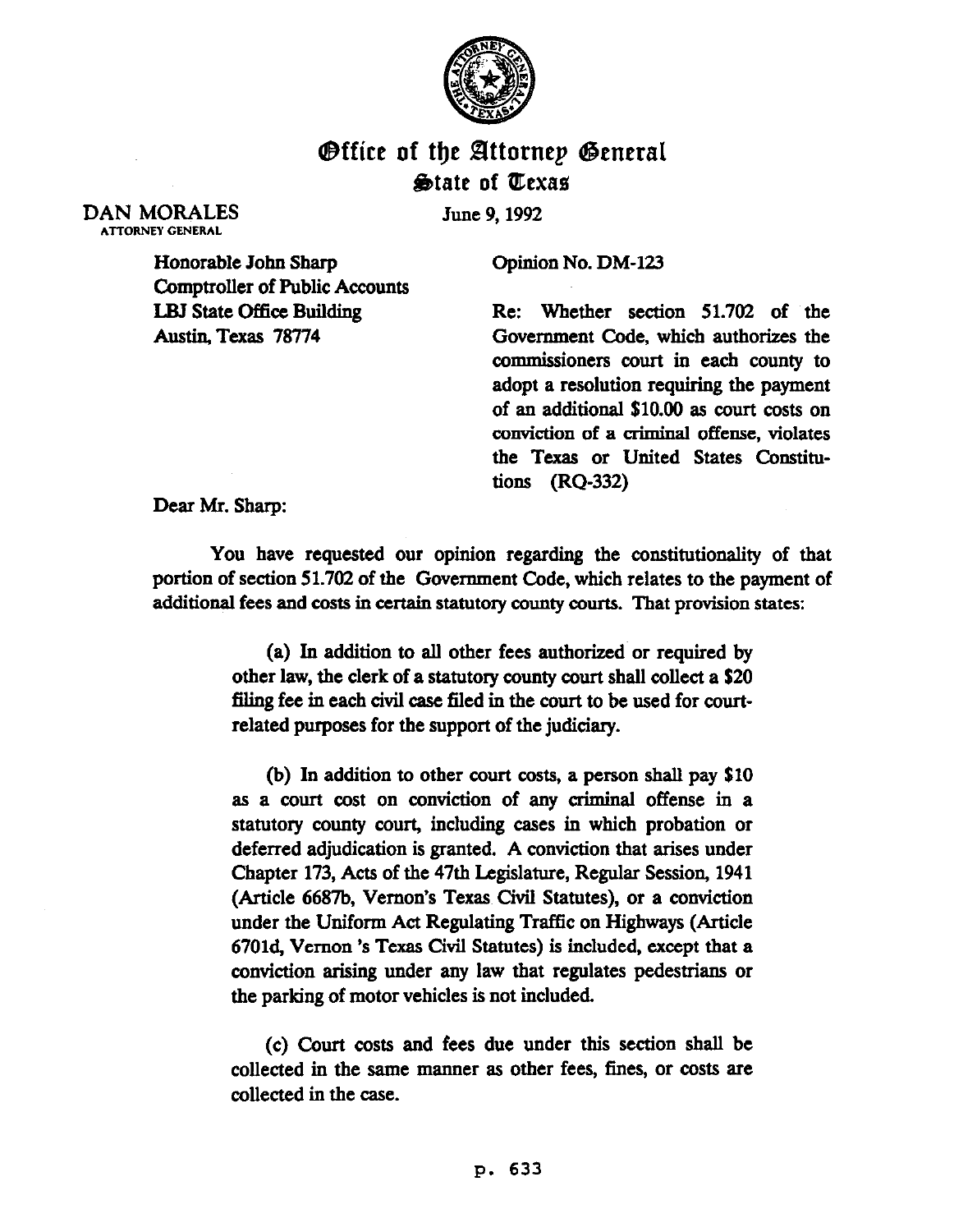(d) The clerk shall send the fees and costs collected under this section to the comptroller at least as frequently as monthly. The comptroller shall deposit the fees in the judicial fund.

(e) Sections 51.320 and 51.321 apply to a fee or cost collected under this section.

(f) This section applies only to fees and costs for a l2 month period beginning July 1 in a county in which the commissioners court:

(1) adopts a resolution authorizing the fees and costs under this section for the 12-month period; and

(2) files the resolution with the comptroller not later than June 1 immediately preceding the 12-month period during which the fees and costs are to be collected.

Section 51.702 was enacted by the last regular session of the legislature as part of House Bill 66, a comprehensive package relating to the judiciary. See Acts 1991, 72d Leg., ch. 746,  $\S 67$ , at 2637, et seq. The bill establishes a uniform minimum jurisdiction and a minimum salary scale for statutory county court judges. See Gov't Code  $\S 25.0015(a)$ . The increase is funded primarily through the imposition of the additional fees and costs at issue here, which are collected by the county clerk and then transmitted to the comptroller for deposit in a "judicial fund." Participation in the scheme requires action by the commissioners court by June 1.1992, and a county which adopts the plan is to begin collecting the fees on July 1.1992. You ask about the constitutionality of the "court cost" imposed by subsection (b) of section 51.702.

Section 51.702(b) requires the collection of \$10.00 as court costs "on conviction of any crimmal offense in a statutory county court" in any county which has adopted the requisite resolution under section 51.702(f). Section 51.702, by its very nature, does not apply to any county which has no statutory county court. Thus, if any county elects to participate in the scheme under that section, such county will, after July 1, necessarily impose, for every conviction, a punishment which is greater, by \$10.00, than a conviction for the same offense in a county which either is ineligible to participate in the statutory scheme, or elects not to do so.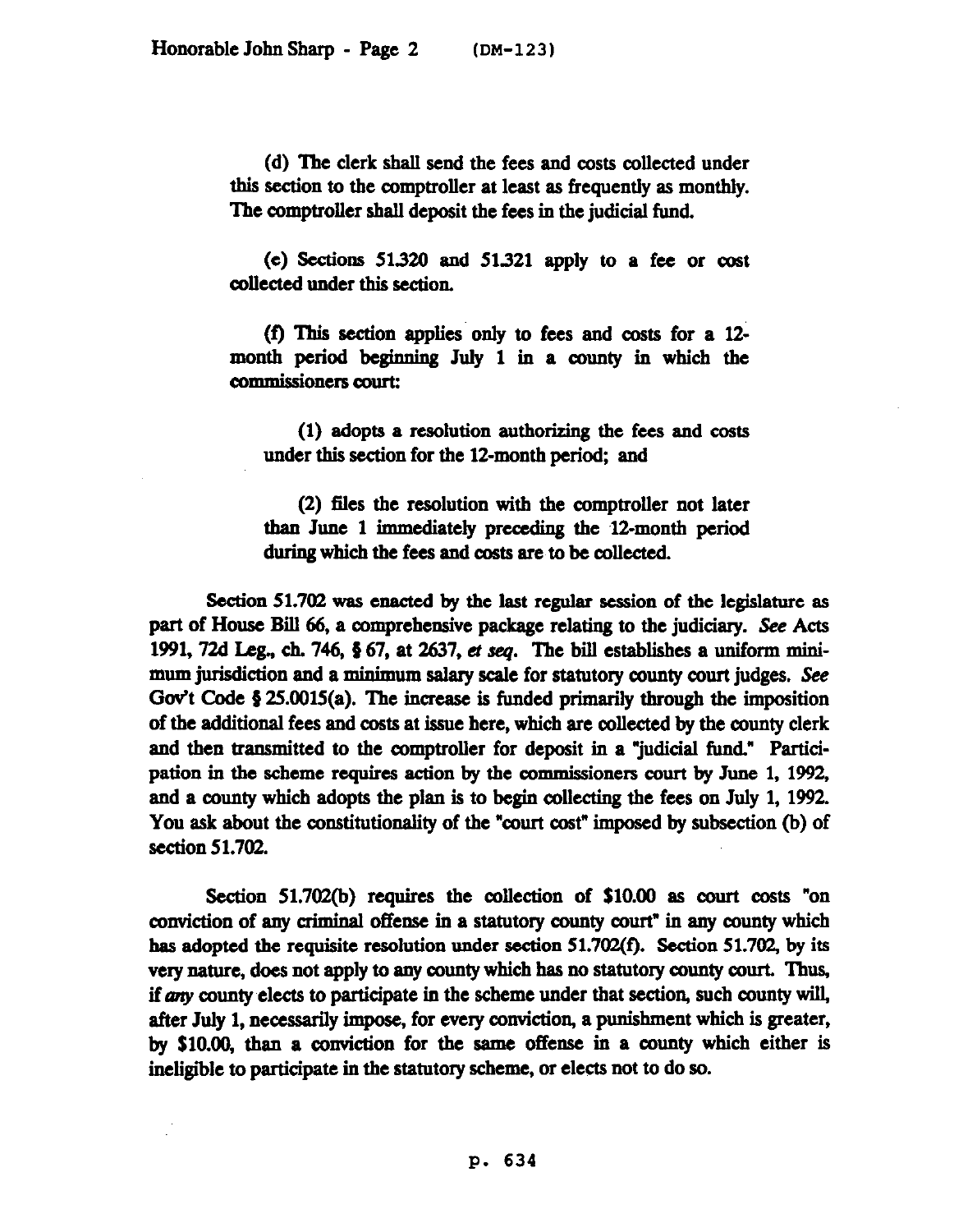In Attorney General opinion JM-880 (1988). this office, in holding that costs imposed in misdemeanor cases involving state criminal statutes must be uniform statewide, declared:

> In Texas, costs in misdemeanor criminal cases are assessed as part of the punishment.... A law allowing different costs to be assessed in different counties for the same penal offense would have the effect of allowing the penalty for state-defined crimes to vary from county to county and would violate both "due process" and "equal protection" constitutional rights.

Attorney General Opinion JM-880 at 3; see also Attorney General Opinion JM-1120 (1989). The opinion based this statement on a series of cases which had held that

> a Jaw that fixes a greater punishment in one county than in other counties for the violation of a state law cannot be upheld and is in contravention of constitutional inhibitions, both State and Federal.

Ex parte Carson, 159 S.W.2d 126, 129 (Tex. Crim. App. 1942).

In Carson, for example, the court held invalid a statute which provided for payment of \$1.00 as costs in criminal cases in those counties having eight or more district courts and three or more county courts. In Ex parte Sizemore, 8 S.W.2d 134 (Tex. Crim. App. 1928), the court invalidated a road law applicable to one particular county, which allowed only the sum of fifty cents per day to be applied for the payment of fines and costs imposed in misdemeanor cases, while a general state law granted an allowance of three dollars per day in similar situations. See also Ex parte *Ferguson, 132 S.W.2d 408 (Tex. Crim. App. 1939); Ex parte Mann, 46 S.W. 828 (Tex.* Grim. App. 1898).

More recently, in Memet v. State, 642 S.W.2d 518 (Tex. App.-Houston [14th Dist.] 1982, pet. ref'd), the court struck down section 5(c) of article 2372w, V.T.C.S., a statute which provided that the offense of operating without a permit a sexually oriented commercial enterprise was a class C misdemeanor in any city with a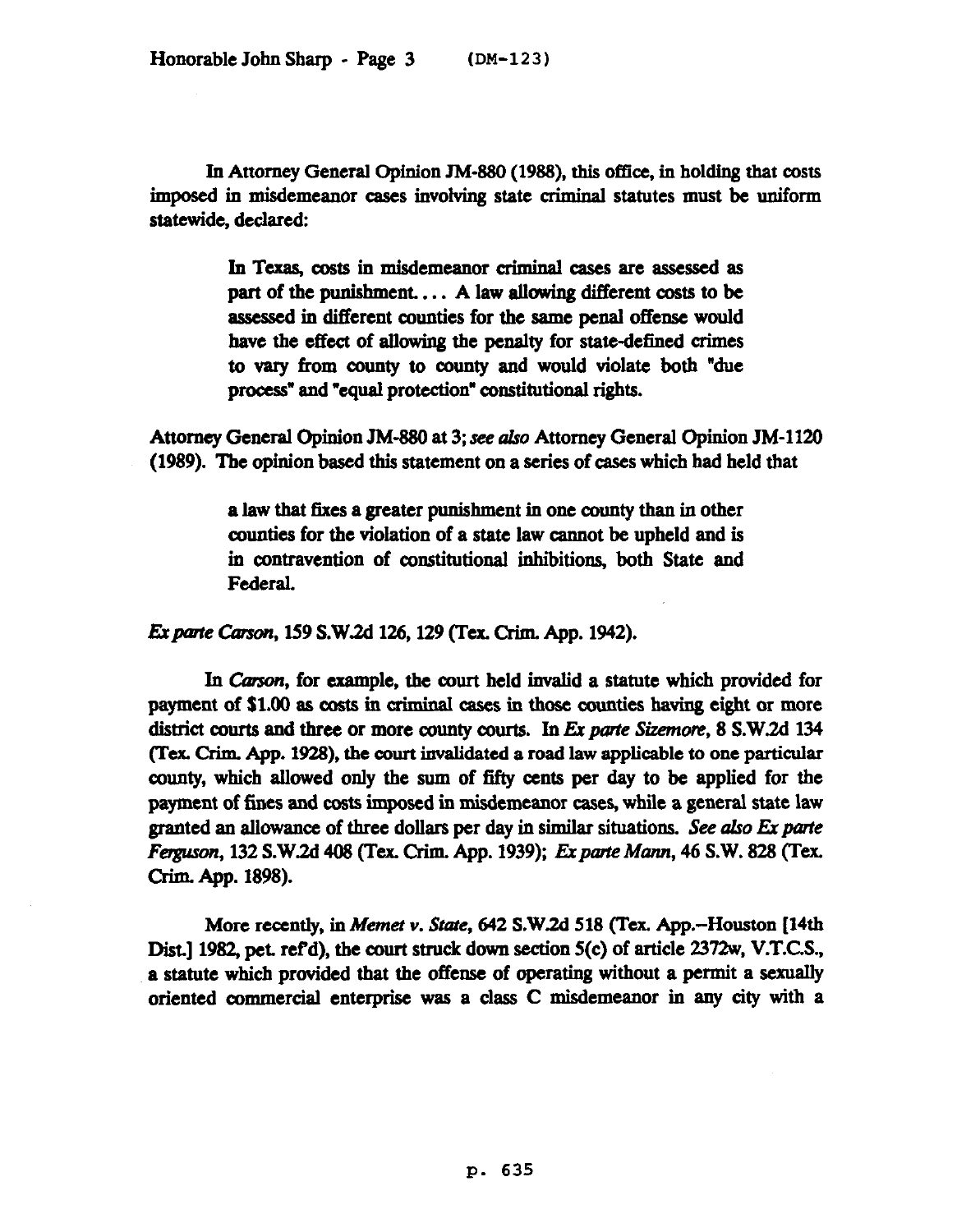comprehensive zoning ordinance, but a class B misdemeanor in any city without such an ordinance. The court declared that the statute was

> tmconstitutional as a denial of due process and equal protection for prescribing different penalties for the same conduct in different cities of the state.

## 642 S.W.2d at 525-26.

Under the test announced in Carson, Memet, and the other cited cases, section 51.702(b) is clearly invalid. It automatically imposes, in those counties which have adopted the statutory scheme of section 51.702, a punishment, for conviction of the same offense, which is greater than that imposed in those counties which have not adopted the statutory scheme, whether by choice or because the scheme is inapplicable to them. Consequently, section 51.702(b) must be deemed to be constitutionally infirm on both due process and equal protection grouads.

In Attorney General Opinion JM-880, this office said that

a statute found to be unconstitutional in part need not fall in its entirety if its provisions are not so connected in subject matter, so interdependent, or otherwise so bound together that it can be. presumed the legislature would have passed the law devoid of its unconstitutional aspect. See County School Trustees of Orange County v. District Trustees of Prairie View Common School<br>District No. 8, 153 S.W.2d 434 (Tex. 1941).

Attorney General Opinion JM-880 at 5.

We understand that the \$10.00 "costs" which we have declared to be unconstitutional represent a significant portion of the "judicial fund" which the statute requires the comptroller to maintain. In turn, payment by the state of the \$25,000 per year for each statutory county court judge is dependent upon the judicial fund. Since that fund will lack a substantial portion of its anticipated revenues, it is unlikely that there will be sufficient money therein to finance the state's monthly payments. We cannot confidently assert that the legislature would have directed the monthly payments in the specified amounts if it had known that a portion of the funding mechanism would be declared invalid. However, we have not been advised as to whether an alternative funding mechanism might exist or become available.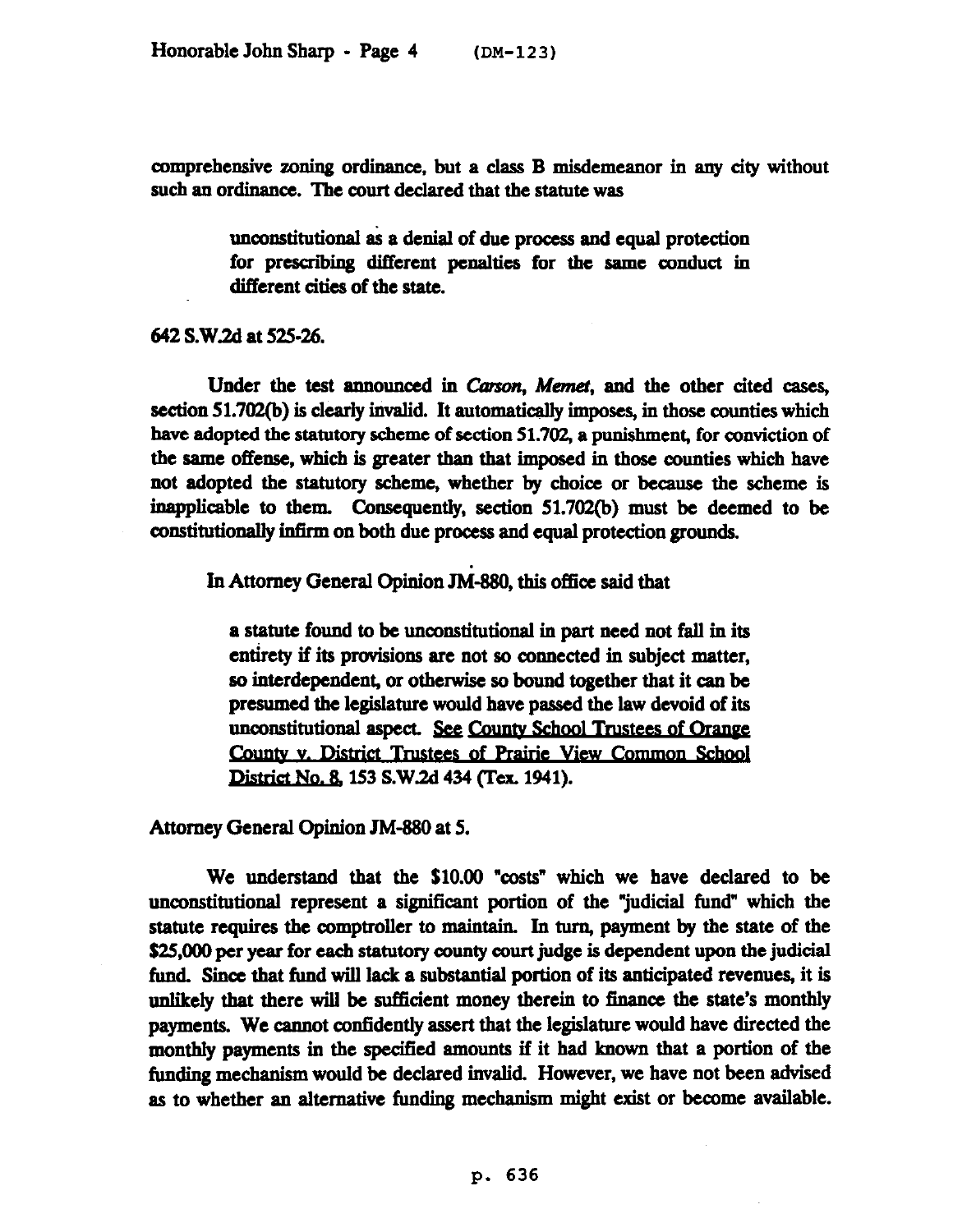Since other funding might, therefore, be substituted for that provided by section 51.702, we decline to speculate at this time as to whether section 25.0015 might be severable from section 51.702.

You also ask about the constitutionality of section 51.702(a), which requires the collection of a \$20.00 filing fee for each civil case filed in a statutory county court. It is not necessary to address this question, since section  $51.702(f)(1)$ contemplates a commissioners court's adoption of one resolution "authorizing the fees and costs under this section." (Emphasis added.) The statute requires adoption of the costs and fees as apackage, and there is no provision for adopting the fees of subsection (a) in the absence of a simultaneous adoption of the costs of subsection (b). Thus, without regard to the constitutionality of section 51.702(a), a commissioners court is not empowered, as the statute presently stands, to approve that provision.

## **SUMMARY**

Section 51.702(b) of the Government Code, which authorizes a commissioners court to adopt a resolution requiring the payment of an additional \$10.00 in court costs for each criminal conviction in a statutory county coun, is ineffective on both due process and equal protection grounds. We do not decide whether section 25.0015, which authorizes payment by the state to each county of \$25,000 for each statutory county court judge. is valid.

Very truly yours,<br> $M_{\text{max}}$  /  $\ell_{\text{max}}$ 

DAN MORALES Attorney General of Texas